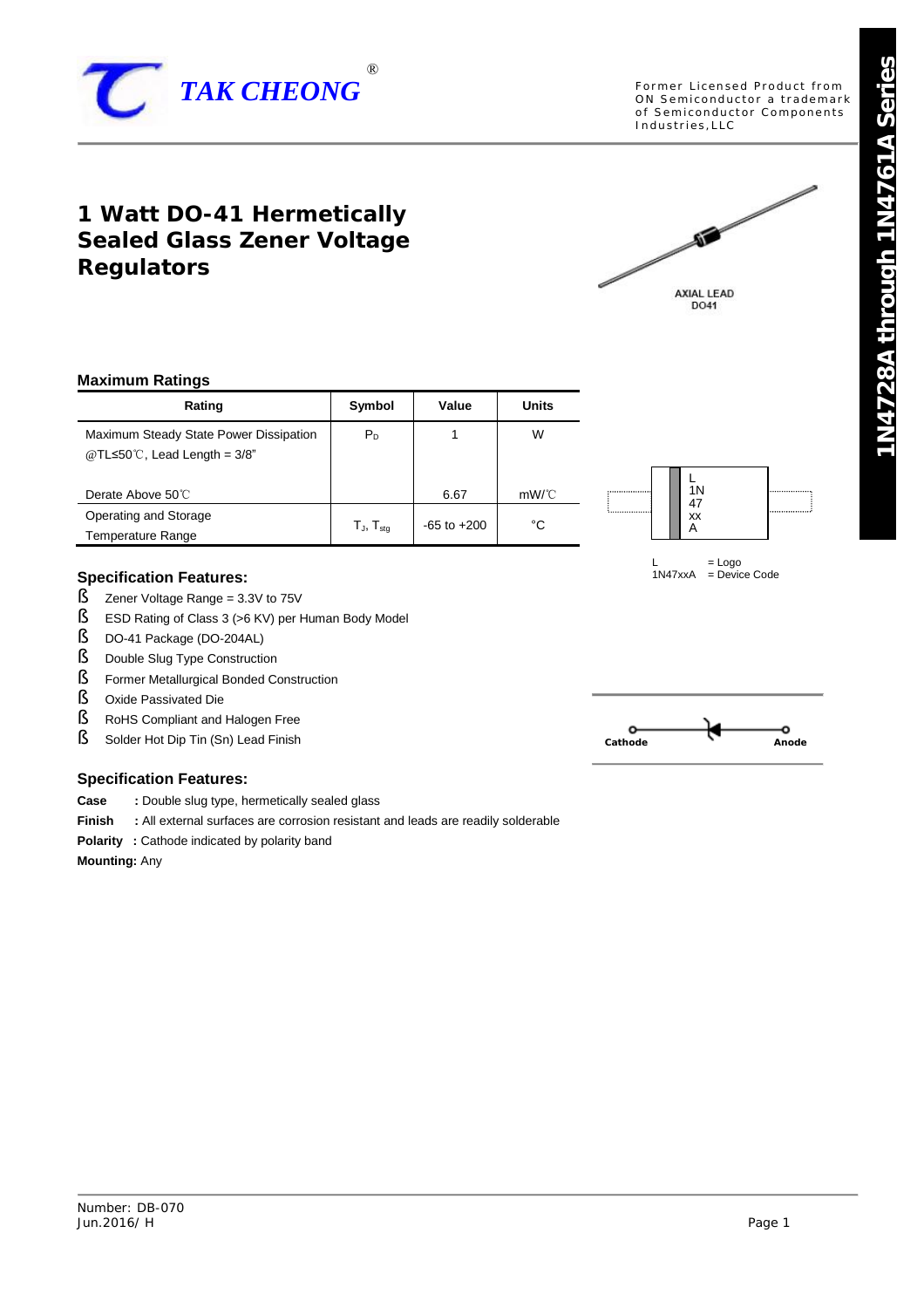

Former Licensed Product from ON Semiconductor a trademark of Semiconductor Components Industries, LLC

| <b>ELECTRICAL CHARACTERISTICS</b> ( $T_A = 25^\circ\text{C}$ unless otherwise noted.) |         |                             |            |           |                           |                  |            |                        |             |                |
|---------------------------------------------------------------------------------------|---------|-----------------------------|------------|-----------|---------------------------|------------------|------------|------------------------|-------------|----------------|
|                                                                                       |         | Zener Voltage (Note 2 & 3.) |            |           | Zener Impedance (Note 4.) |                  |            | <b>Leakage Current</b> |             |                |
| <b>Device</b><br><b>Device</b><br>(Note 1.)<br><b>Marking</b>                         |         | Vz (Volts)                  |            | $@l_{ZT}$ | $Z_{ZT}$ $@I_{ZT}$        | Zzk @Izk         |            | $I_R \otimes V_R$      |             |                |
|                                                                                       |         | Min                         | <b>Nom</b> | Max       | (mA)                      | $(\Omega)$       | $(\Omega)$ | (mA)                   | (uA Max)    | (Volts)        |
| 1N4728A                                                                               | 1N4728A | 3.135                       | 3.3        | 3.465     | 76                        | 10               | 400        | 1                      | 100         | 1              |
| 1N4729A                                                                               | 1N4729A | 3.420                       | 3.6        | 3.780     | 69                        | 10               | 400        | 1                      | 100         | 1              |
| 1N4730A                                                                               | 1N4730A | 3.705                       | 3.9        | 4.095     | 64                        | 9                | 400        | 1                      | 50          | 1              |
| 1N4731A                                                                               | 1N4731A | 4.085                       | 4.3        | 4.515     | 58                        | 9                | 400        | 1                      | 10          | 1              |
| 1N4732A                                                                               | 1N4732A | 4.465                       | 4.7        | 4.935     | 53                        | 8                | 500        | 1                      | 10          | 1              |
| 1N4733A                                                                               | 1N4733A | 4.845                       | 5.1        | 5.355     | 49                        | $\boldsymbol{7}$ | 550        | 1                      | 10          | 1              |
| 1N4734A                                                                               | 1N4734A | 5.320                       | 5.6        | 5.880     | 45                        | 5                | 600        | 1                      | 10          | 2              |
| 1N4735A                                                                               | 1N4735A | 5.890                       | 6.2        | 6.510     | 41                        | 2                | 700        | 1                      | 10          | 3              |
| 1N4736A                                                                               | 1N4736A | 6.460                       | 6.8        | 7.140     | 37                        | 3.5              | 700        | 1                      | 10          | 4              |
| 1N4737A                                                                               | 1N4737A | 7.125                       | 7.5        | 7.875     | 34                        | 4                | 700        | 0.5                    | 10          | 5              |
| 1N4738A                                                                               | 1N4738A | 7.790                       | 8.2        | 8.610     | 31                        | 4.5              | 700        | 0.5                    | 10          | 6              |
| 1N4739A                                                                               | 1N4739A | 8.645                       | 9.1        | 9.555     | 28                        | 5                | 700        | 0.5                    | 10          | $\overline{7}$ |
| 1N4740A                                                                               | 1N4740A | 9.500                       | $10$       | 10.50     | 25                        | $\overline{7}$   | 700        | 0.25                   | $10$        | $7.6$          |
| 1N4741A                                                                               | 1N4741A | 10.45                       | 11         | 11.55     | 23                        | 8                | 700        | 0.25                   | 5           | 8.4            |
| 1N4742A                                                                               | 1N4742A | 11.40                       | 12         | 12.60     | 21                        | 9                | 700        | 0.25                   | 5           | 9.1            |
| 1N4743A                                                                               | 1N4743A | 12.35                       | 13         | 13.65     | 19                        | 10               | 700        | 0.25                   | $\,$ 5 $\,$ | 9.9            |
| 1N4744A                                                                               | 1N4744A | 14.25                       | 15         | 15.75     | 17                        | 14               | 700        | 0.25                   | $\,$ 5 $\,$ | 11.4           |
| 1N4745A                                                                               | 1N4745A | 15.20                       | $16\,$     | 16.80     | 15.5                      | $16\,$           | 700        | 0.25                   | 5           | 12.2           |
| 1N4746A                                                                               | 1N4746A | 17.10                       | 18         | 18.90     | 14                        | 20               | 750        | 0.25                   | 5           | 13.7           |
| 1N4747A                                                                               | 1N4747A | 19.00                       | 20         | 21.00     | 12.5                      | 22               | 750        | 0.25                   | 5           | 15.2           |
| 1N4748A                                                                               | 1N4748A | 20.90                       | 22         | 23.10     | 11.5                      | 23               | 750        | 0.25                   | $\,$ 5 $\,$ | 16.7           |
| 1N4749A                                                                               | 1N4749A | 22.80                       | 24         | 25.20     | 10.5                      | 25               | 750        | 0.25                   | $\,$ 5 $\,$ | 18.2           |
| 1N4750A                                                                               | 1N4750A | 25.65                       | 27         | 28.35     | 9.5                       | 35               | 750        | 0.25                   | 5           | 20.6           |
| 1N4751A                                                                               | 1N4751A | 28.50                       | 30         | 31.50     | 8.5                       | 40               | 1000       | 0.25                   | 5           | 22.8           |
| 1N4752A                                                                               | 1N4752A | 31.35                       | 33         | 34.65     | 7.5                       | 45               | 1000       | 0.25                   | 5           | 25.1           |
| 1N4753A                                                                               | 1N4753A | 34.20                       | 36         | 37.80     | $\overline{7}$            | 50               | 1000       | 0.25                   | $\,$ 5 $\,$ | 27.4           |
| 1N4754A                                                                               | 1N4754A | 37.05                       | 39         | 40.95     | $6.5\,$                   | 60               | 1000       | 0.25                   | $\,$ 5 $\,$ | 29.7           |
| 1N4755A                                                                               | 1N4755A | 40.85                       | 43         | 45.15     | 6                         | 70               | 1500       | 0.25                   | 5           | 32.7           |
| 1N4756A                                                                               | 1N4756A | 44.65                       | 47         | 49.35     | 5.5                       | 80               | 1500       | 0.25                   | 5           | 35.8           |
| 1N4757A                                                                               | 1N4757A | 48.45                       | 51         | 53.55     | 5                         | 95               | 1500       | 0.25                   | 5           | 38.8           |
| 1N4758A                                                                               | 1N4758A | 53.20                       | 56         | 58.80     | 4.5                       | 110              | 2000       | 0.25                   | $\sqrt{5}$  | 42.6           |
| 1N4759A                                                                               | 1N4759A | 58.90                       | 62         | 65.10     | $\overline{4}$            | 125              | 2000       | 0.25                   | 5           | 47.1           |
| 1N4760A                                                                               | 1N4760A | 64.60                       | 68         | 71.40     | 3.7                       | 150              | 2000       | 0.25                   | 5           | 51.7           |
| 1N4761A                                                                               | 1N4761A | 71.25                       | 75         | 78.75     | 3.3                       | 175              | 2000       | 0.25                   | 5           | 56.0           |

 $V_F = 1.2V$  Max  $@I_F = 200$ mA for 30V below types,  $V_F = 2.0V$  Max  $@I_F = 200$ mA for 30~56V types, and  $V_F = 3.0V$  Max  $@I_F = 200$ mA for 60V above types

**1. TOLERANCE AND TYPE NUMBER DESIGNATION (VZ)** 

The type numbers listed have a standard tolerance on the nominal zener voltage of  $\pm$  5%.

**2. SPECIALS AVAILABLE INCLUDE** 

Nominal zener voltages between the voltages shown and tighter voltage, for detailed information on price, availability and delivery, contact you nearest Tak Cheong representative.

**3. ZENER VOLTAGE (VZ) MEASUREMENT**  The zener voltage (**VZ**) is tested under pulse condition. The measured **V<sup>Z</sup>** is guaranteed to be within specification with device junction in thermal equilibrium.